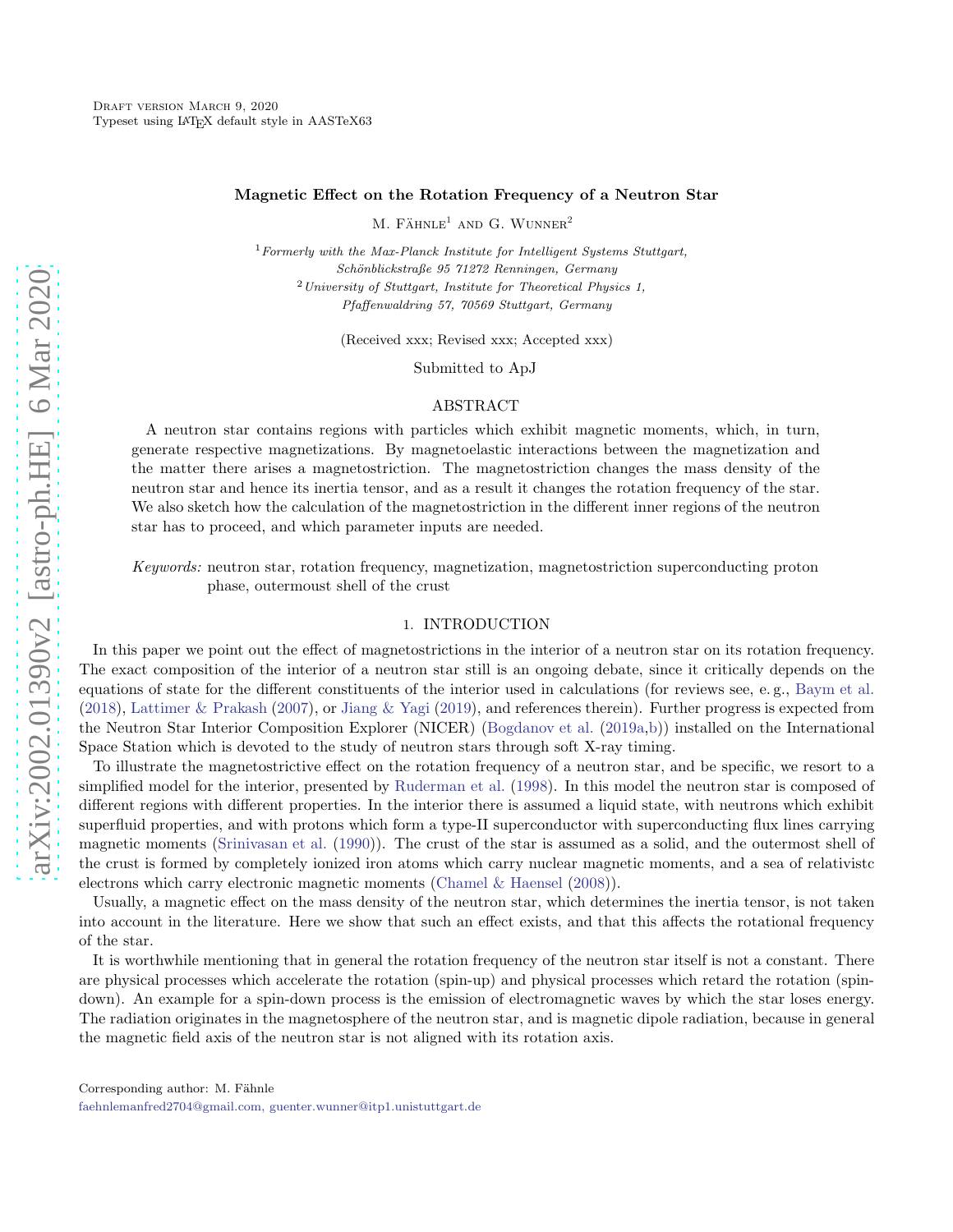# $\Gamma$ ahnle and Wunner  $\Gamma$

#### 2. MAGNETOSTRICTION IN THE NEUTRON STAR

The magnetic moments of the particles in the various regions of the star discussed in Section [1](#page-0-0) produce magnetizations in those regions. Due to the magnetoelastic interactions of the magnetization with the matter, magnetostrictive strains arise which change the mass density of the star and, thus, the inertia tensor of the neutron star. From this it follows that there is a magnetic effect on the rotation frequency of the star.

In this Section we want to sketch how the calculation of the magnetostriction in the different inner regions of the neutron star would have to proceed, and which parameter inputs are needed. The underlying theory is the micromagnetic theory described in Kronmüller & Fähnle [\(2003\)](#page-4-6). The basic quantitity entering the calculation of the magnetostriction is the so-called quasiplastic strain tensor  $\epsilon^{Q}$ .

An expression for the components of this tensor in the isotropic liquid interior of the star is given in Hubert  $&$  Schäfer [\(1998\)](#page-4-7),

$$
\epsilon_{ik}^Q = \frac{1}{2} \lambda_s (\gamma_i \gamma_k - \frac{1}{2} \delta_{ik}). \tag{1}
$$

Here  $\lambda_s$  is a constant which characterizes the magnetostrictive properties of the isotropic liquid. The  $\gamma_i$  are the direction cosines of the magnetization, which is assumed homogeneous in the liquid part, not position-dependent. The quantity  $\delta_{ik}$  represents the usual Kronecker symbol.

An expression for the components of the tensor in the anisotropic solid crust of the star is also given in Hubert  $&$  Schäfer [\(1998\)](#page-4-7),

$$
\epsilon_{ik}^{Q} = \frac{3}{2}\lambda_{100}(\gamma_i^2 - \frac{1}{3}) \quad \text{for} \quad i = k = 1, 2, 3
$$
\n
$$
\epsilon_{ik}^{Q} = \frac{3}{2}\lambda_{111}\gamma_i\gamma_k \quad \text{for} \quad i \neq k. \tag{2}
$$

The quantities  $\lambda_{100}$  and  $\lambda_{111}$  are magnetostriction constants which correspond to the fractional changes of the length of the sample upon saturation in [100]- direction and in [111]-direction, respectively.

The magnetostrictive strains of the two regions add up to a total strain. In the following the magnetostrictions in the liquid and in the solid region of the neutron star are calculated separately.

### 2.1. Isotropic liquid interior

In the liquid part the elastic (magnetostrictive) strain  $\epsilon^{el}$  is determined by minimizing the elastic potential  $\Phi^{el}$  given in Kronmüller & Fähnle [\(2003\)](#page-4-6) with respect to  $\epsilon^{el}$ ,

$$
\Phi^{el} = -\frac{1}{2} \int (\epsilon^Q \cdots C \cdots \epsilon^Q - \epsilon^{el} \cdots C \cdots \epsilon^{el}) d^3 r , \qquad (3)
$$

In (3) the symbol  $\cdot \cdot$  denotes the tensor product. This potential includes the quasiplastic strain tensor  $\epsilon^Q$ , the tensor C of elastic constants, as well as the tensor  $\epsilon^{el}$ . The magnetization does not depend on the position, and therefore the integrand does not depend on position either. Thus the integral is just the integrand times the volume of the liquid region.

To calculate the value of the integral one has to insert the respective components of the tensor of elastic constants for the isotropic liquid and the volume of this region. Furthermore, one has to insert a value for the magnetization in the interior part of the neutron star arising from the superconducting flux tubes. For different neutron stars the magnetizations and the volumes of the various regions may be very different. This is a consequence of the fact that the magnetic fields of neutron stars lie in the range from  $10^8$  Gauss up to  $10^{15}$  Gauss [Reisenegger](#page-4-8) [\(2001\)](#page-4-8).

# 2.2. Crust

In the solid outermost shell of the crust the calculation of the magnetostriction follows a different but similar line. As shown in [Pethick & Potekhin](#page-4-9) [\(1998](#page-4-9)), the elastic deformation energy, which represents  $\Phi^{el}$ , cannot be represented by strains, but the fundamental variable rather is the displacement field  $u$  of the atoms. From  $u$  the strain tensor  $\epsilon$ can be calculated via

$$
\epsilon = \frac{1}{2} \left( \nabla \boldsymbol{u} + \nabla \boldsymbol{u}^t \right), \tag{4}
$$

where the superscript  $t$  denotes transposition.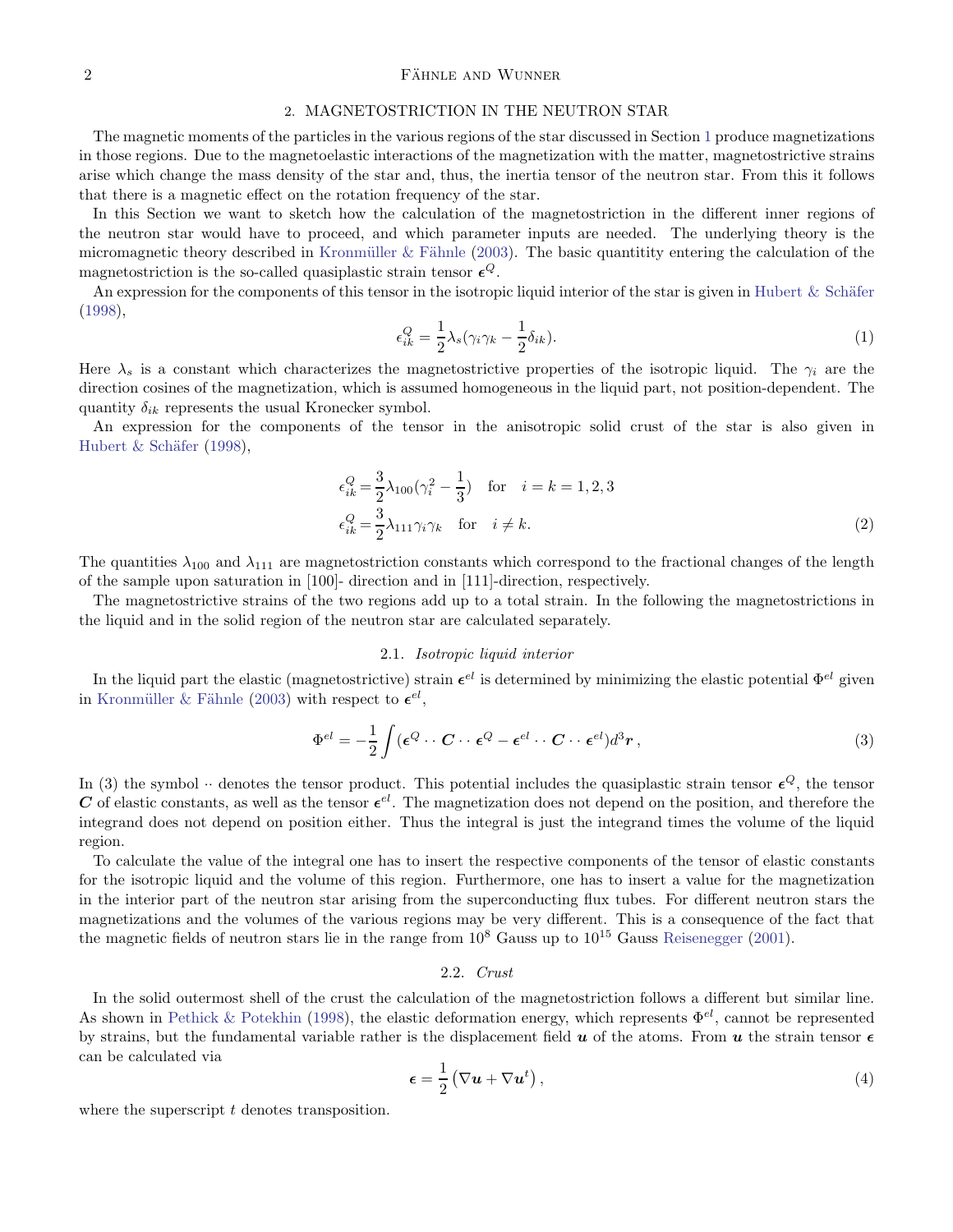Inversely, the displacement field  $u$  can be calculated also with this equation for given strain tensors  $\epsilon$ . From a given quasiplastic strain tensor  $\epsilon^Q$  the corresponding quasiplastic displacement field  $u^Q$  can be calculated, and for given elastic strain tensor  $\epsilon^{el}$  the corresponding elastic displacement field  $u^{el}$  can be calculated.

The elastic potential  $\Phi^{el}$  given by eq. (3) for the liquid region, describes the elastic deformation energy of the system. The first part is the energy resulting from the quasiplastic strains  $\epsilon^Q$ , the second part is the energy resulting from the elastic strains  $\epsilon^{el}$ . The elastic potential for the solid shell is the counterpart to the elastic potential of the liquid region. The two parts of the elastic potential  $\Phi^{el}$  for the solid part again describe the elastic deformation energy, the first part the energy related to the quasiplastic displacement field  $u^Q$ , the second part the energy related to the elastic displacement field  $u^{el}$ . The quasiplastic displacement field  $u^{Q}$  is calculated via eq. (4) from the quasiplastic strain field  $\epsilon^Q$ , and the elastic displacement field  $u^{el}$  is determined by minimizing the following elastic potential  $\Phi^{el}$  of the nonisotropic shell of the crust with respect to  $u^{el}$ .

For the elastic deformation energy in the outermost shell of the neutron star we can use eq. 11 of [Pethick & Potekhin](#page-4-9) [\(1998\)](#page-4-9). In this way we obtain

$$
\Phi^{el} = -\frac{1}{2} \int \left\{ -\frac{B}{2} \left( \frac{\partial u_{el,x}}{\partial x} + \frac{\partial u_{el,y}}{\partial y} \right)^2 + \frac{C}{2} \left[ \left( \frac{\partial u_{el,x}}{\partial x} - \frac{\partial u_{el,y}}{\partial y} \right)^2 + \left( \frac{\partial u_{el,x}}{\partial x} + \frac{\partial u_{el,y}}{\partial y} \right)^2 \right] + \frac{K_3}{2} \left( \frac{\partial^2 u}{\partial z^2} \right)^2 + B' \left( \frac{\partial u_{el,x}}{\partial x} + \frac{\partial u_{el,y}}{\partial y} \right) \left( \frac{\partial u}{\partial z} \right)^2 + \frac{B''}{2} \left( \frac{\partial u}{\partial z} \right)^4
$$

plus the same sum of terms with  $u^Q$  instead of  $u^{el}$   $\Big\} d^3$  $\boldsymbol{r}$  . (5)

### 3. INPUT NECESSARY TO CALCULATE THE SIZE OF THE MAGNETIC EFFECT

The magnetostriction changes the mass density of the star. The inertia tensor of the spherical star may be calculated from the mass densities in the various regions. To do this, one has to start from the initial mass density, which then is changed by the magnetostrictive strains. Because the rotation frequency of the star depends on the inertia tensor and on the angular momentum of the matter of the neutron star, the change of the initial mass density due to the magnetostrictive strains results in a magnetic effect on the rotational frequency.

We now discuss the various inputs which are needed to calculate the size of the magnetic effect. To start with one must insert values for the magnetizations in the various regions of the neutron star, because these magnetizations determine the quasiplastic strains  $\epsilon^Q$  and the quasiplastic displacement field  $u^Q$  which enter equations (3) and (5). In the envelope of the solid crust there are completely ionized Fe atoms which carry a nuclear magnetic moment, and a sea of relativistic electrons which carry an electronic magnetic moment,  $m_e$ , respectively. Because the nuclear moment is much smaller than the electronic moment, one has to take into account only the electronic moments. The magnetization then is  $M_{el} = Z m_{el} \varrho$ , where  $\varrho$  is the density of Fe atoms and Z is the total number of electrons in the Fe atom, given by the nuclear charge number  $Z = 26$ . Inserting an electron number density  $\rho$  of  $10^4$ per cm<sup>3</sup>, this yields a magnetization of about  $242 \times 10^{-14}$  A/m.

The magnetization of the liquid superconducting proton region with flux tubes is  $M = m_{\text{tube}}\cdot d_{\text{cube}}$ , where  $m_{\text{tube}}$ is the magnetic moment of a single tube and  $den_{\text{tube}}$  is the density (number of tubes per area) of the flux tubes. The change of the total magnetic moment m of the sample by the appearance of n tubes is then  $\Delta m = n\Phi_0/\mu_0$ , with the elementary flux quantum  $\Phi_0 = 2.07 \times 10^{-7}$  Gauss/m<sup>2</sup> and with  $\mu_0 = 4\pi 10^{-7}$  Vs/Am. From this the dipole moment of the flux tube can be calculated. The area density of the flux tubes is (cf. [Ruderman et al.](#page-4-3) [\(1998](#page-4-3)))  $den_{tube} \approx 10^4/(P(s) \text{ cm}^2)$ , where  $P(s)$  is the period of the vortex rotation in units of seconds.

An anonymous referee points out to us that our estimates of the magnetizations in the various parts of the neutron star are based on the assumption that there is a complete alignment of the respective magnetic moments. In fact, the magnetic moments related to the flux lines of the type-II superconductor in the liquid interior of the neutron star may deviate from a complete alignment because of the rotation of the star. The magnetic moments of the relativistic electrons in the solid outer crust of the neutron star also may not be completely aligned because of thermal disorder. Furthermore, the referee notes that in neutron stars there may be a contribution to the magnetization generated by macroscopic currents, which is correct. In our theory only magnetizations appear, independent of the physical processes which generate them.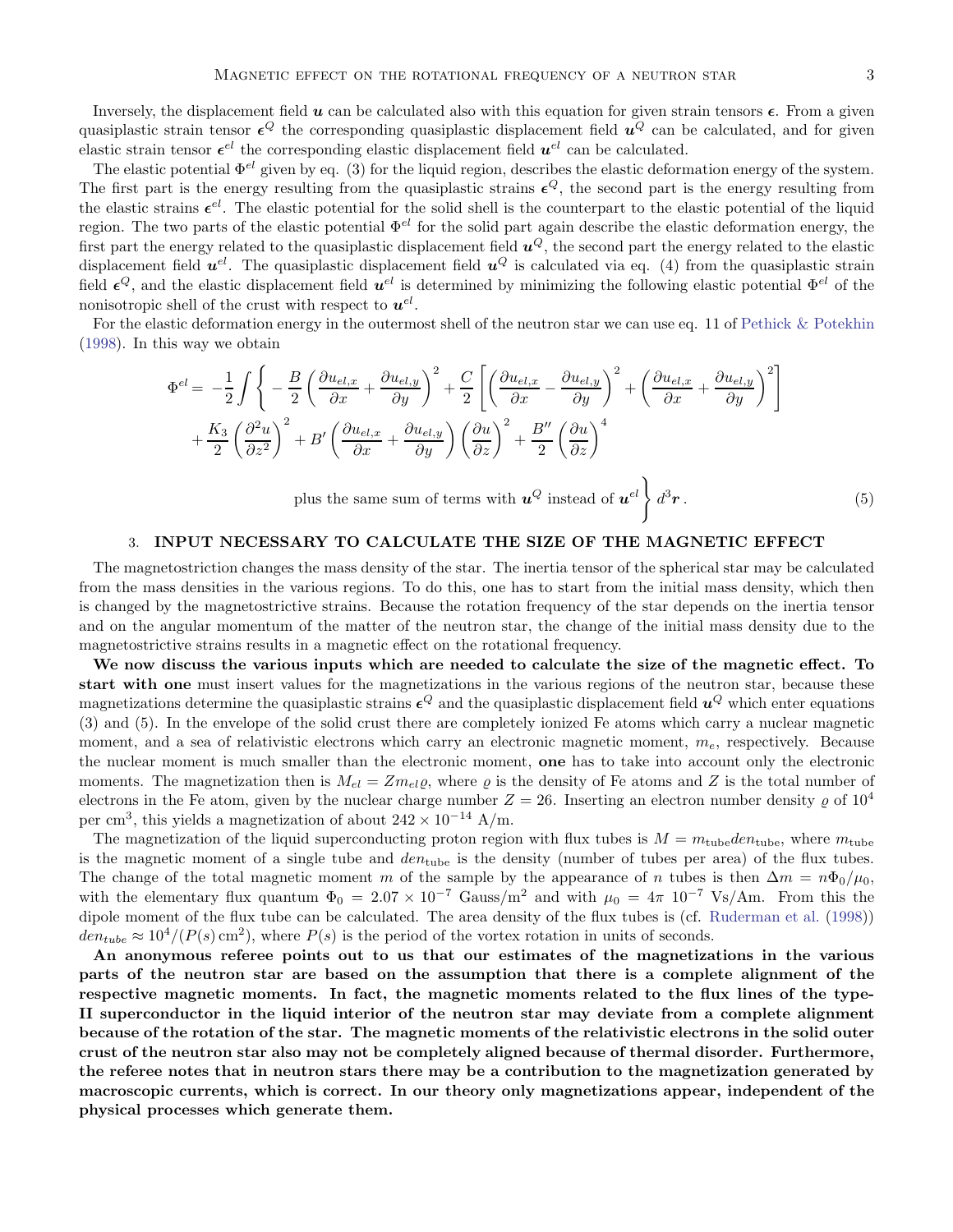### 4 FÄHNLE AND WUNNER

The constants which appear in the elastic deformation energy of the non-isotropic solid envelope of the crust (which appear in eq.  $(5)$  are given in [Pethick & Potekhin](#page-4-9) [\(1998\)](#page-4-9), the values of the tensor of elastic constants for the liquid isotropic region of the interior of the star are yet unknown. Even if **one** inserted reasonable values for them, a very big problem for the calculation of the magnetic effect remains, because the magnetostriction constant  $\Lambda_s$  of the isotropic liquid region is not known, and also the magnetostriction constants  $\Lambda_{100}$  and  $\Lambda_{111}$  of the non-isotropic solid envelope of the crust are completely unknown.

It is true that for some transition metals and for some intermetallic compounds the values of these constants are known (see Table 2.3 of Kronmüller & Fähnle [\(2003\)](#page-4-6)) at temperatures of 4.2 K and at room temperature, and for densities of these materials which they have on the surface of the earth. But in the liquid region and in the solid envelope of the crust of the neutron star the temperatures and the densities are drastically higher, so that it does not make sense to insert the values given in that table of Kronmüller  $&$  Fähnle [\(2003\)](#page-4-6).

Therefore, a **final calculation** of the magnitude of the magnetic effect on the rotation frequency of the neutron star must be postponend to the future, when more information, either theoretical or experimental, on these constants has become available. But the main message of this paper remains that it is important to point out the existence of such a magnetic effect.

#### 4. SUMMARY

In the present paper we have pointed out a magnetic effect on the rotation frequency of a neutron star. To the best of our knowledge this magnetic effect has not been taken into account in the literature so far. It results from the magnetoelastic interaction of the magnetizations in the various regions of the neutron star with matter. This interaction generates magnetostrictive strains, which change the mass density of the star and, thus, the inertia tensor. Because the rotation frequency of the star depends on the inertia tensor and on the angular momentum of the star material, this produces a change in the rotational frequency of the neutron star. All this is an interesting combination of the knowledge of the astrophysical properties of the neutron star with the knowledge of how magnetostricton is produced in a magnetic material.

[Easson & Pethick](#page-4-10) [\(1977\)](#page-4-10) proposed an anisotropic stress tensor for the type-II proton superconductor in neutron stars, and the question arises whether this is equivalent to the magnetostriction effects discussed in the present paper. Note, however, that the magnetostriction generates an anisotropic strain of the material by the magnetoelastic interaction of the magnetization with the matter, i.e., in the present paper the magnetostrictive strains are investigated, rather than the stress produced by the magnetostriction. All quantities appearing in the magnetostriction formalism are strains and not stresses. Therefore the discussion by [Easson & Pethick](#page-4-10) [\(1977\)](#page-4-10) is not equivalent to the discussion in the present paper. Furthermore, the anisotropic stress is predicted only for the liquid interior of the neutron star, whereas in the present paper both the liquid interior and the solid crust envelope are taken into account.

The question also arises whether the magnetic effect on the rotation frequency could be detected by observing the change of the rotation frequency in time. Such a change due to a time-dependence of the magnetic effect would appear when the magnetizations and hence the magnetostrictions in the various parts of the neutron star themselves would vary. In the liquid inner part of the neutron star this could happen as a result of the rotation of the star. In the solid outer crust of the star the change could appear because the charged particles are accelerated or retarded due to the spin-up and spindown processes. However, the change of the magnetic effect on the rotation frequency caused by these changes of the magnetizations and hence of the magnetostrictions in the various parts of the star could hardly be distinguished from the changes of the rotation frequenciy by the above mentioned spin-up and spin-down processes.

### ACKNOWLEDGMENTS

We thank Malvin Ruderman and Chris Pethick for helpful correspondence.

### REFERENCES

<span id="page-3-0"></span>Baym, G., Hatsuda, T., Kojo, T., et al. 2018, Reports on Progress in Physics, 81, 056902, doi: [10.1088/1361-6633/aaae14](http://doi.org/10.1088/1361-6633/aaae14)

<span id="page-3-1"></span>Bogdanov, S., Guillot, S., Ray, P. S., et al. 2019a, The Astrophysical Journal, 887, L25, doi: [10.3847/2041-8213/ab53eb](http://doi.org/10.3847/2041-8213/ab53eb)